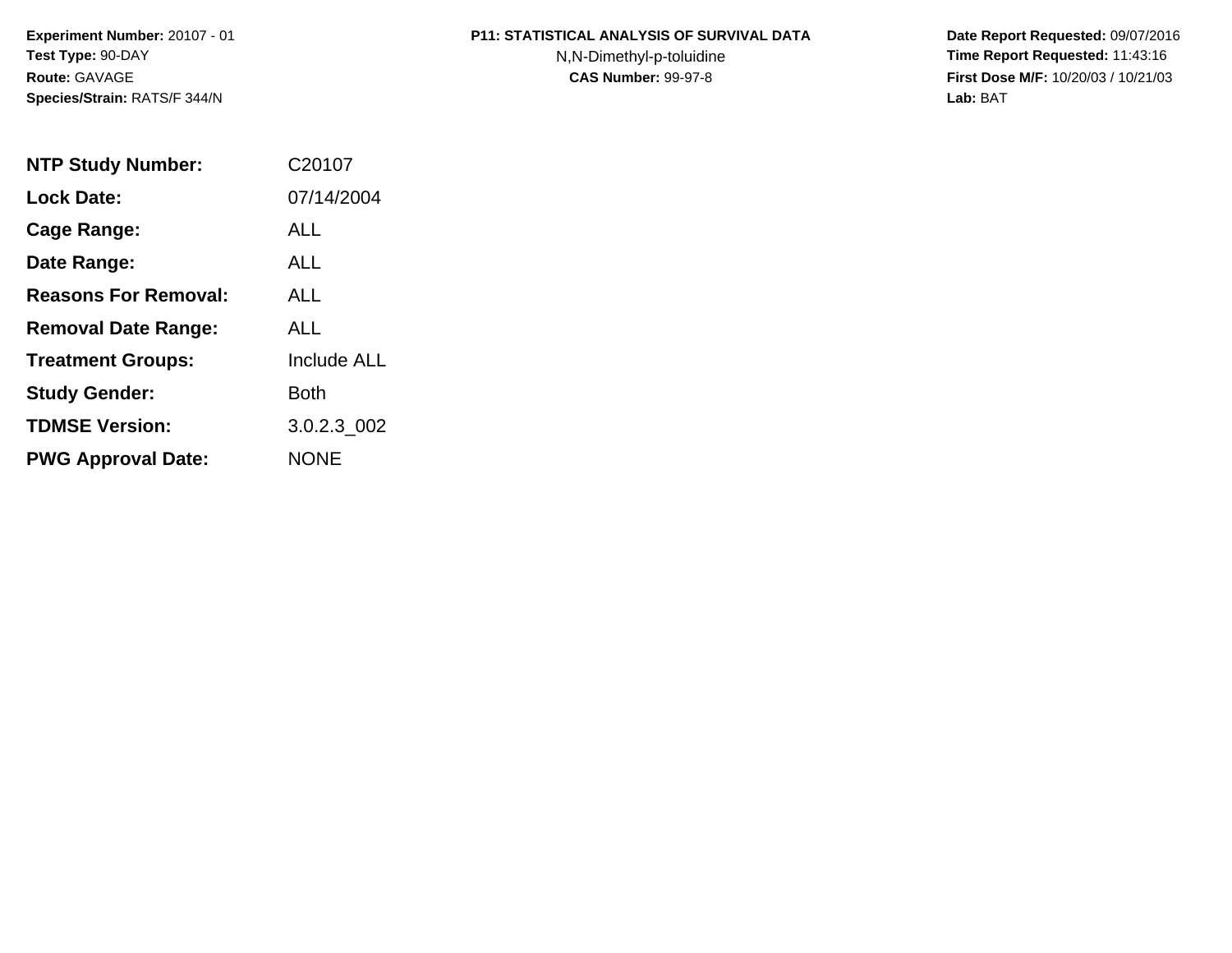N,N-Dimethyl-p-toluidine

 **Date Report Requested:** 09/07/2016 **Time Report Requested:** 11:43:16 **First Dose M/F:** 10/20/03 / 10/21/03<br>**Lab:** BAT **Lab:** BAT

# **MALE RATS**

FIRST TERMINAL SACRIFICE AT **93** DAYS

INDIVIDUAL SURVIVAL TIMES (DAYS)

| $DOSE = 0$ MG/KG           |                     |                   |                    |
|----------------------------|---------------------|-------------------|--------------------|
| <b>TOTAL 10</b>            | UNCENSORED DEATHS 0 | CENSORED DEATHS 0 | <b>TERMINAL 10</b> |
| UNCENSORED DEATH DAYS      |                     |                   |                    |
| None                       |                     |                   |                    |
| <b>CENSORED DEATH DAYS</b> |                     |                   |                    |
| None                       |                     |                   |                    |
| $DOSE = 62.5 MG/KG$        |                     |                   |                    |
| <b>TOTAL 10</b>            | UNCENSORED DEATHS 0 | CENSORED DEATHS 0 | <b>TERMINAL 10</b> |
| UNCENSORED DEATH DAYS      |                     |                   |                    |
| None                       |                     |                   |                    |
| <b>CENSORED DEATH DAYS</b> |                     |                   |                    |
| None                       |                     |                   |                    |
| $DOSE = 125 MG/KG$         |                     |                   |                    |
| <b>TOTAL 10</b>            | UNCENSORED DEATHS 0 | CENSORED DEATHS 0 | <b>TERMINAL 10</b> |
| UNCENSORED DEATH DAYS      |                     |                   |                    |
| None                       |                     |                   |                    |
| <b>CENSORED DEATH DAYS</b> |                     |                   |                    |
| None                       |                     |                   |                    |
| $DOSE = 250 MG/KG$         |                     |                   |                    |
| TOTAL 10                   | UNCENSORED DEATHS 0 | CENSORED DEATHS 0 | <b>TERMINAL 10</b> |
| UNCENSORED DEATH DAYS      |                     |                   |                    |
| None                       |                     |                   |                    |
| <b>CENSORED DEATH DAYS</b> |                     |                   |                    |
| None                       |                     |                   |                    |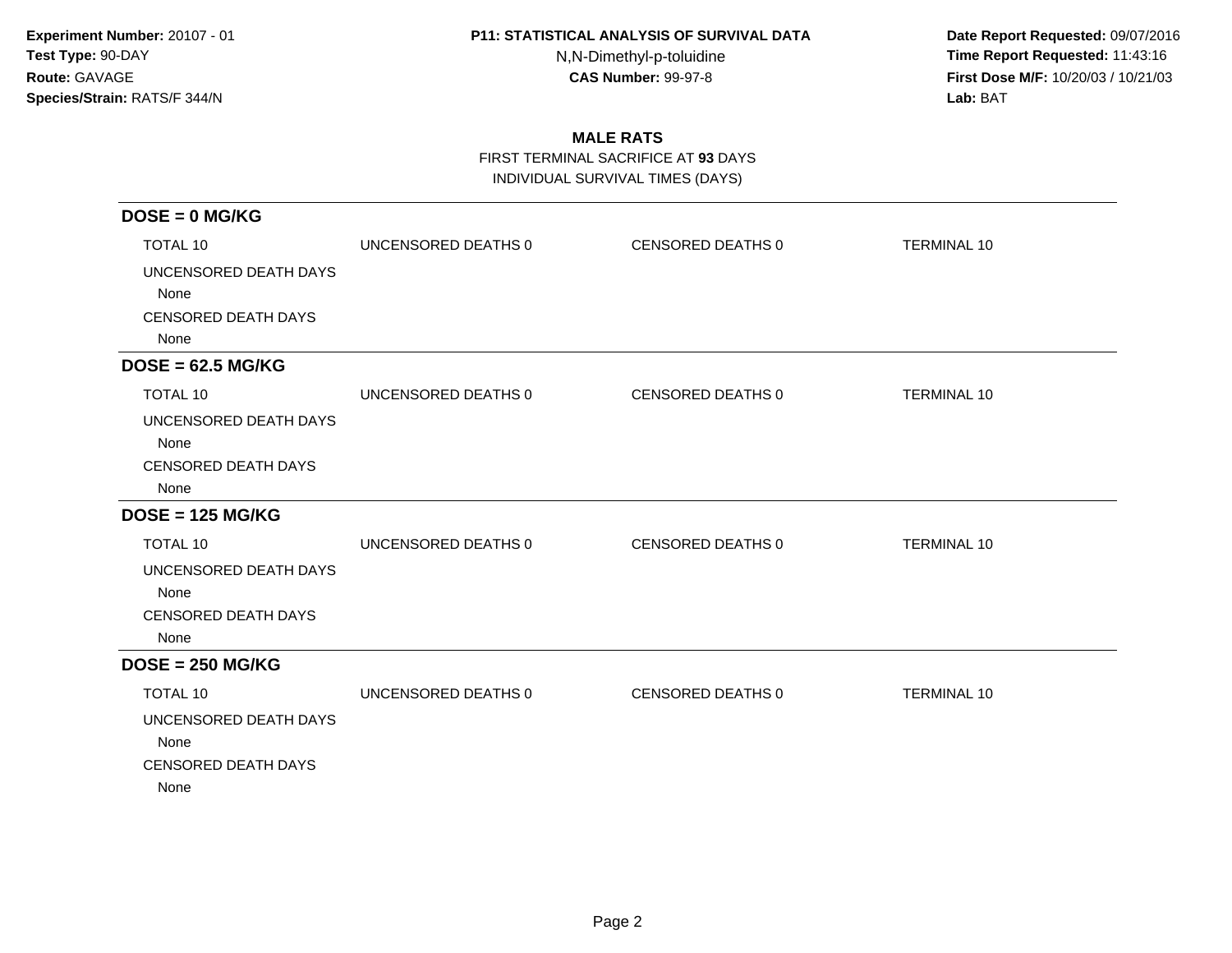N,N-Dimethyl-p-toluidine

 **Date Report Requested:** 09/07/2016 **Time Report Requested:** 11:43:16 **First Dose M/F:** 10/20/03 / 10/21/03<br>**Lab:** BAT **Lab:** BAT

# **MALE RATS**

 FIRST TERMINAL SACRIFICE AT **93** DAYSINDIVIDUAL SURVIVAL TIMES (DAYS)

| $DOSE = 500 MG/KG$         |        |                      |   |   |   |   |                   |                   |  |
|----------------------------|--------|----------------------|---|---|---|---|-------------------|-------------------|--|
| TOTAL 10                   |        | UNCENSORED DEATHS 1  |   |   |   |   | CENSORED DEATHS 0 | <b>TERMINAL 9</b> |  |
| UNCENSORED DEATH DAYS      |        |                      |   |   |   |   |                   |                   |  |
| 3                          |        |                      |   |   |   |   |                   |                   |  |
| CENSORED DEATH DAYS        |        |                      |   |   |   |   |                   |                   |  |
| None                       |        |                      |   |   |   |   |                   |                   |  |
| $DOSE = 1000 MG/KG$        |        |                      |   |   |   |   |                   |                   |  |
| TOTAL 10                   |        | UNCENSORED DEATHS 10 |   |   |   |   | CENSORED DEATHS 0 | <b>TERMINAL 0</b> |  |
| UNCENSORED DEATH DAYS      |        |                      |   |   |   |   |                   |                   |  |
| 3<br>3<br>3                | 3<br>3 | 3                    | 3 | 3 | 3 | 3 |                   |                   |  |
| <b>CENSORED DEATH DAYS</b> |        |                      |   |   |   |   |                   |                   |  |
| None                       |        |                      |   |   |   |   |                   |                   |  |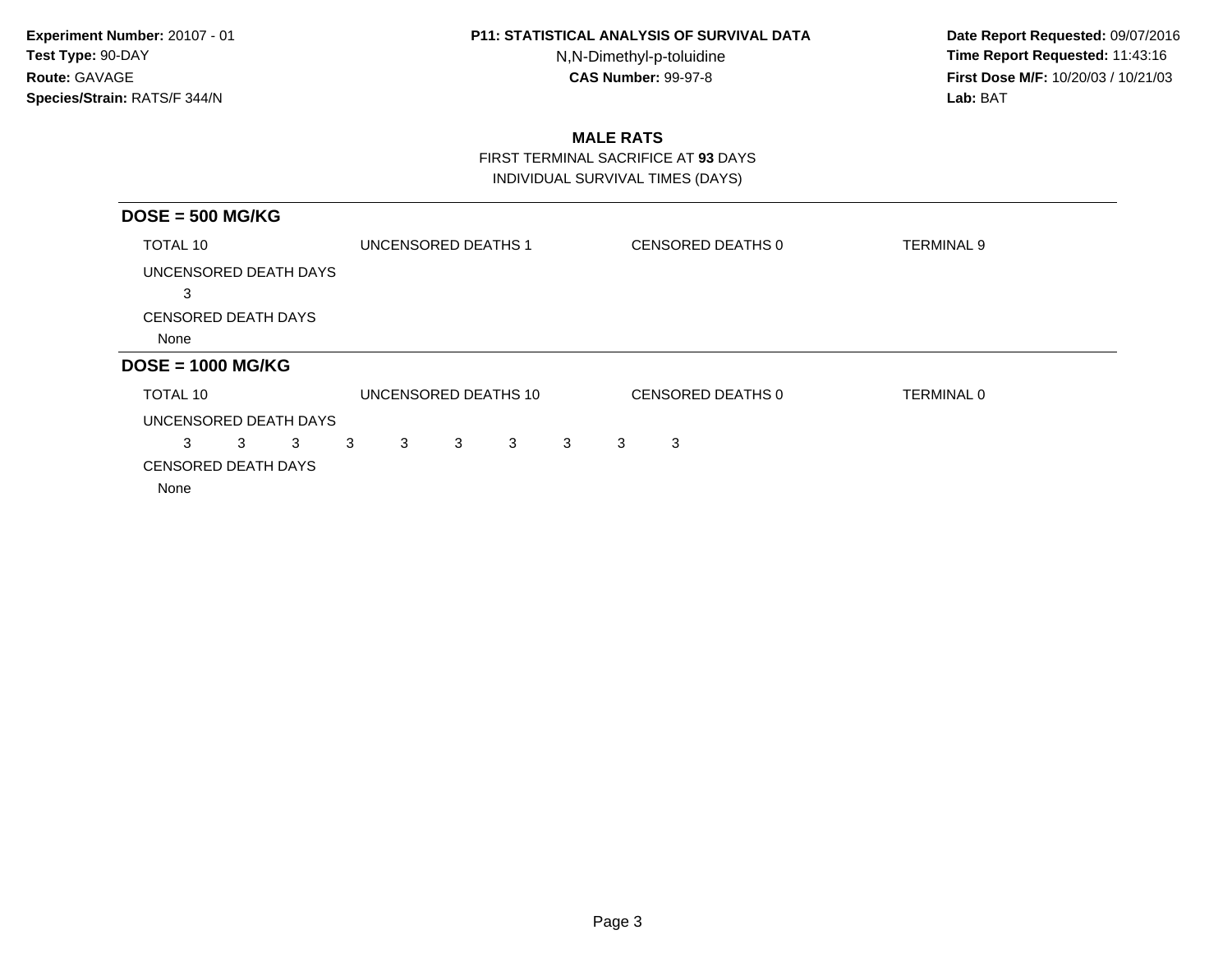#### **P11: STATISTICAL ANALYSIS OF SURVIVAL DATA**

N,N-Dimethyl-p-toluidine

 **Date Report Requested:** 09/07/2016 **Time Report Requested:** 11:43:16 **First Dose M/F:** 10/20/03 / 10/21/03<br>**Lab:** BAT **Lab:** BAT

## **MALE RATS**

FIRST TERMINAL SACRIFICE AT **93** DAYS

|                   | <b>KAPLAN-MEIER SURVIVAL PROBABILITY ESTIMATES (%)</b> |       |       |       |       |       |       |       |       |       |  |  |
|-------------------|--------------------------------------------------------|-------|-------|-------|-------|-------|-------|-------|-------|-------|--|--|
| <b>DOSE</b>       | TIME (DAYS)                                            |       |       |       |       |       |       |       |       |       |  |  |
|                   | 10                                                     | 20    | 30    | 40    | 50    | 60    | 70    | 80    | 90    | 93(A) |  |  |
| 0 MG/KG           | 100.0                                                  | 100.0 | 100.0 | 100.0 | 100.0 | 100.0 | 100.0 | 100.0 | 100.0 | 100.0 |  |  |
| 62.5 MG/KG        | 100.0                                                  | 100.0 | 100.0 | 100.0 | 100.0 | 100.0 | 100.0 | 100.0 | 100.0 | 100.0 |  |  |
| <b>125 MG/KG</b>  | 100.0                                                  | 100.0 | 100.0 | 100.0 | 100.0 | 100.0 | 100.0 | 100.0 | 100.0 | 100.0 |  |  |
| <b>250 MG/KG</b>  | 100.0                                                  | 100.0 | 100.0 | 100.0 | 100.0 | 100.0 | 100.0 | 100.0 | 100.0 | 100.0 |  |  |
| <b>500 MG/KG</b>  | 90.0                                                   | 90.0  | 90.0  | 90.0  | 90.0  | 90.0  | 90.0  | 90.0  | 90.0  | 90.0  |  |  |
| <b>1000 MG/KG</b> | 0.0                                                    | 0.0   | 0.0   | 0.0   | 0.0   | 0.0   | 0.0   | 0.0   | 0.0   | 0.0   |  |  |

<sup>(</sup>A) FIRST TERMINAL SACRIFICE<br>(B) THE FIRST ENTRY IS THE TREND TEST (TARONE, 1975) RESULT. SUBSEQUENT ENTRIES ARE THE RESULTS OF PAIRWISE TESTS (COX, 1972). NEGATIVE TRENDS ARE INDICATED BY "N".<br>(C) MEAN OF ALL UNCENSORED D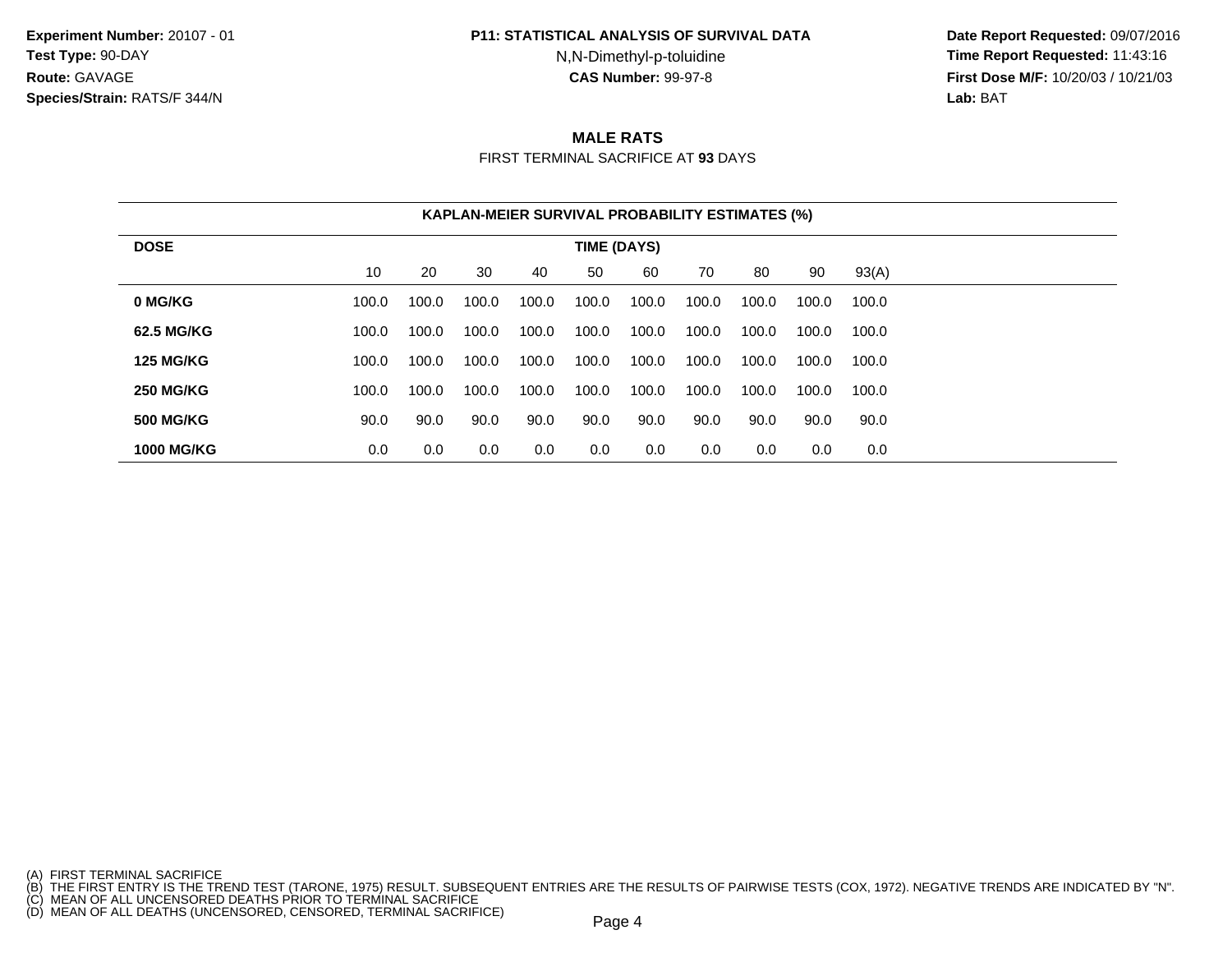N,N-Dimethyl-p-toluidine

 **Date Report Requested:** 09/07/2016 **Time Report Requested:** 11:43:16 **First Dose M/F:** 10/20/03 / 10/21/03<br>**Lab:** BAT **Lab:** BAT

## **MALE RATS**

FIRST TERMINAL SACRIFICE AT **93** DAYS

|                                                                     | <b>SURVIVAL SUMMARY STATISTICS</b> |               |                  |                    |  |  |  |  |  |  |  |  |
|---------------------------------------------------------------------|------------------------------------|---------------|------------------|--------------------|--|--|--|--|--|--|--|--|
| <b>DOSE</b>                                                         | 0 MG/KG                            | 62.5 MG/KG    | <b>125 MG/KG</b> | 250 MG/KG          |  |  |  |  |  |  |  |  |
| SURVIVAL AT END OF STUDY<br>(KAPLAN-MEIER)                          | 100.0%                             | 100.0%        | 100.0%           | 100.0%             |  |  |  |  |  |  |  |  |
| <b>SIGNIFICANCE (B)</b><br>(LIFE TABLE)                             | P < 0.001                          | $- - - - -$   | $- - - - -$      | -----              |  |  |  |  |  |  |  |  |
| <b>MEAN DAY OF</b><br><b>NATURAL DEATHS (C)</b><br>(STANDARD ERROR) | $\left( \cdot \right)$             | (.,           |                  | $\left( . \right)$ |  |  |  |  |  |  |  |  |
| <b>MEAN LIFE SPAN (D)</b><br>(STANDARD ERROR)                       | 93.0<br>(0.0)                      | 93.0<br>(0.0) | 93.0<br>(0.0)    | 93.0<br>(0.0)      |  |  |  |  |  |  |  |  |

| <b>DOSE</b>                                                         | 500 MG/KG                 | 1000 MG/KG   |
|---------------------------------------------------------------------|---------------------------|--------------|
| SURVIVAL AT END OF STUDY<br>(KAPLAN-MEIER)                          | 90.0%                     | $0.0\%$      |
| <b>SIGNIFICANCE (B)</b><br>(LIFE TABLE)                             | $P = 1.000$               | P<0.001      |
| <b>MEAN DAY OF</b><br><b>NATURAL DEATHS (C)</b><br>(STANDARD ERROR) | 3.0<br>$\left( . \right)$ | 3.0<br>(0.0) |
| <b>MEAN LIFE SPAN (D)</b><br>(STANDARD ERROR)                       | 84.0<br>(9.0)             | 3.0<br>(0.0) |

(A) FIRST TERMINAL SACRIFICE<br>(B) THE FIRST ENTRY IS THE TREND TEST (TARONE, 1975) RESULT. SUBSEQUENT ENTRIES ARE THE RESULTS OF PAIRWISE TESTS (COX, 1972). NEGATIVE TRENDS ARE INDICATED BY "N".<br>(C) MEAN OF ALL UNCENSORED D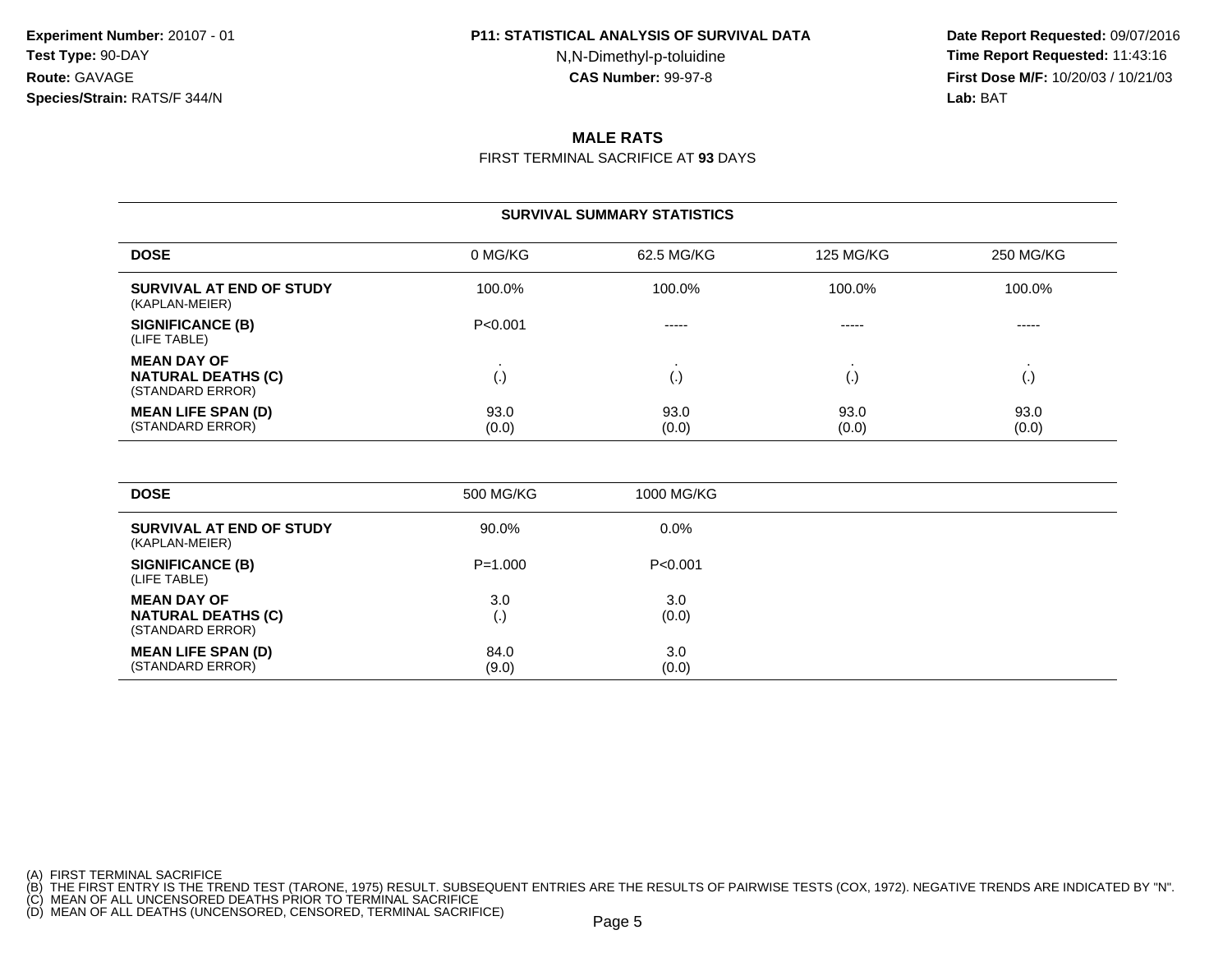N,N-Dimethyl-p-toluidine

 **Date Report Requested:** 09/07/2016 **Time Report Requested:** 11:43:16 **First Dose M/F:** 10/20/03 / 10/21/03<br>**Lab:** BAT **Lab:** BAT

# **FEMALE RATS**

FIRST TERMINAL SACRIFICE AT **93** DAYS

INDIVIDUAL SURVIVAL TIMES (DAYS)

| $DOSE = 0$ MG/KG           |                     |                   |                    |
|----------------------------|---------------------|-------------------|--------------------|
| <b>TOTAL 10</b>            | UNCENSORED DEATHS 0 | CENSORED DEATHS 0 | <b>TERMINAL 10</b> |
| UNCENSORED DEATH DAYS      |                     |                   |                    |
| None                       |                     |                   |                    |
| <b>CENSORED DEATH DAYS</b> |                     |                   |                    |
| None                       |                     |                   |                    |
| $DOSE = 62.5 MG/KG$        |                     |                   |                    |
| <b>TOTAL 10</b>            | UNCENSORED DEATHS 0 | CENSORED DEATHS 0 | <b>TERMINAL 10</b> |
| UNCENSORED DEATH DAYS      |                     |                   |                    |
| None                       |                     |                   |                    |
| <b>CENSORED DEATH DAYS</b> |                     |                   |                    |
| None                       |                     |                   |                    |
| $DOSE = 125 MG/KG$         |                     |                   |                    |
| <b>TOTAL 10</b>            | UNCENSORED DEATHS 0 | CENSORED DEATHS 0 | <b>TERMINAL 10</b> |
| UNCENSORED DEATH DAYS      |                     |                   |                    |
| None                       |                     |                   |                    |
| <b>CENSORED DEATH DAYS</b> |                     |                   |                    |
| None                       |                     |                   |                    |
| $DOSE = 250 MG/KG$         |                     |                   |                    |
| <b>TOTAL 10</b>            | UNCENSORED DEATHS 0 | CENSORED DEATHS 0 | <b>TERMINAL 10</b> |
| UNCENSORED DEATH DAYS      |                     |                   |                    |
| None                       |                     |                   |                    |
| <b>CENSORED DEATH DAYS</b> |                     |                   |                    |
| None                       |                     |                   |                    |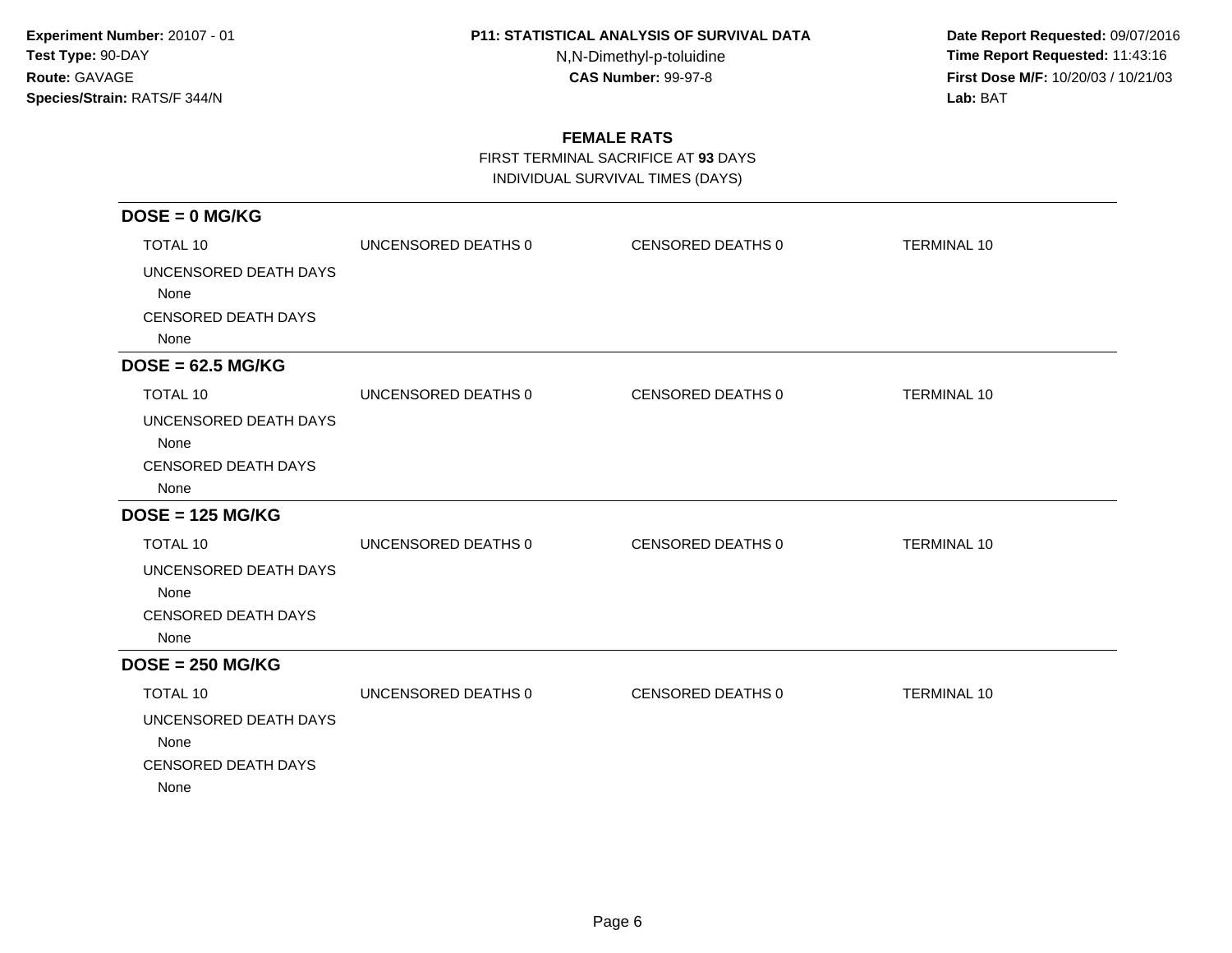N,N-Dimethyl-p-toluidine

 **Date Report Requested:** 09/07/2016 **Time Report Requested:** 11:43:16 **First Dose M/F:** 10/20/03 / 10/21/03<br>**Lab:** BAT **Lab:** BAT

## **FEMALE RATS**

FIRST TERMINAL SACRIFICE AT **93** DAYS

INDIVIDUAL SURVIVAL TIMES (DAYS)

| $DOSE = 500 MG/KG$            |   |                |   |                      |   |   |   |   |                   |                    |
|-------------------------------|---|----------------|---|----------------------|---|---|---|---|-------------------|--------------------|
| TOTAL 10                      |   |                |   | UNCENSORED DEATHS 0  |   |   |   |   | CENSORED DEATHS 0 | <b>TERMINAL 10</b> |
| UNCENSORED DEATH DAYS<br>None |   |                |   |                      |   |   |   |   |                   |                    |
| <b>CENSORED DEATH DAYS</b>    |   |                |   |                      |   |   |   |   |                   |                    |
| None                          |   |                |   |                      |   |   |   |   |                   |                    |
| $DOSE = 1000 MG/KG$           |   |                |   |                      |   |   |   |   |                   |                    |
| TOTAL 10                      |   |                |   | UNCENSORED DEATHS 10 |   |   |   |   | CENSORED DEATHS 0 | TERMINAL 0         |
| UNCENSORED DEATH DAYS         |   |                |   |                      |   |   |   |   |                   |                    |
| $\mathbf{2}^{\circ}$          | 2 | $\overline{2}$ | 2 | 2                    | 2 | 3 | 3 | 3 | 3                 |                    |
| <b>CENSORED DEATH DAYS</b>    |   |                |   |                      |   |   |   |   |                   |                    |
| None                          |   |                |   |                      |   |   |   |   |                   |                    |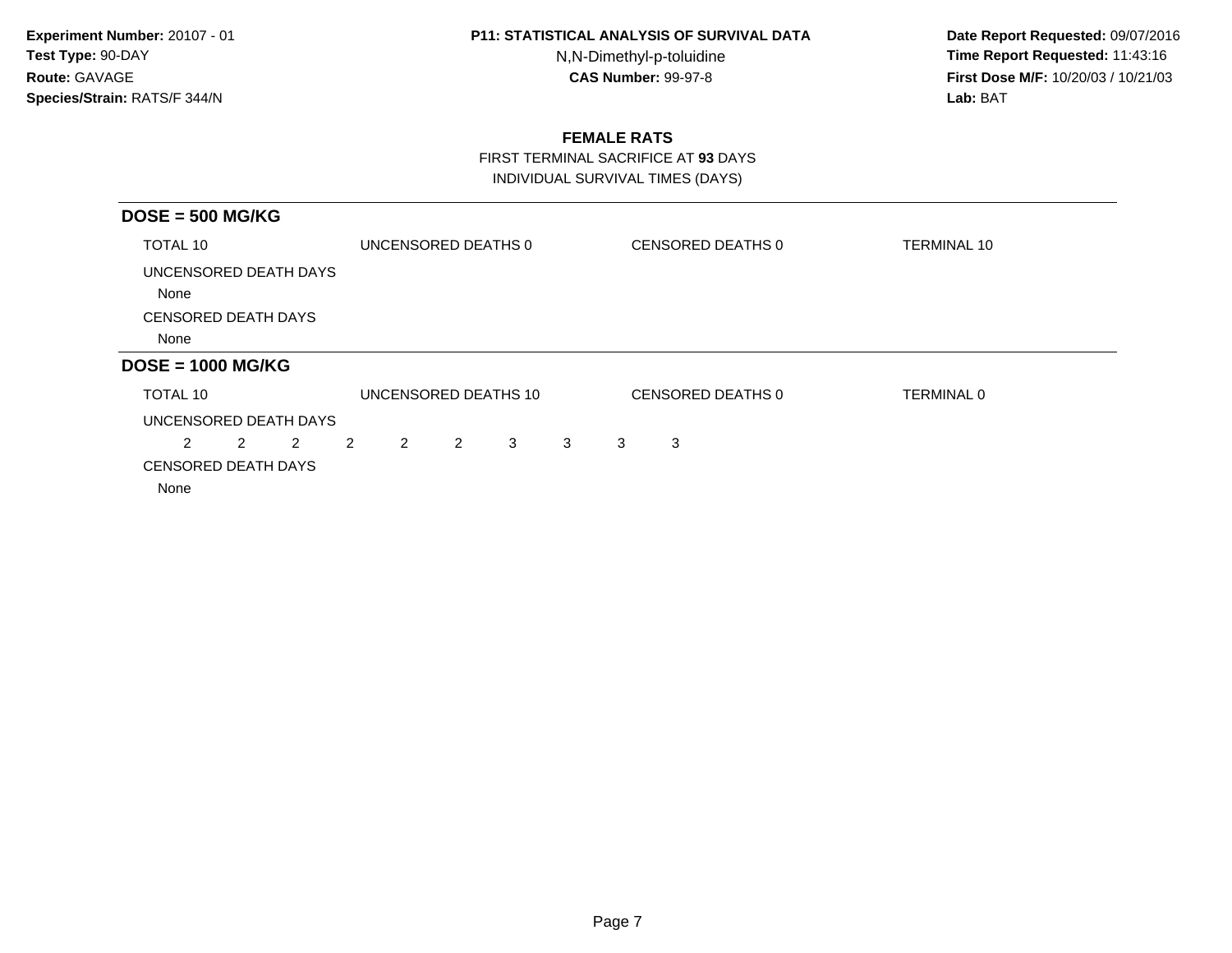#### **P11: STATISTICAL ANALYSIS OF SURVIVAL DATA**

N,N-Dimethyl-p-toluidine

 **Date Report Requested:** 09/07/2016 **Time Report Requested:** 11:43:16 **First Dose M/F:** 10/20/03 / 10/21/03<br>**Lab:** BAT **Lab:** BAT

### **FEMALE RATS**

FIRST TERMINAL SACRIFICE AT **93** DAYS

|                   | <b>KAPLAN-MEIER SURVIVAL PROBABILITY ESTIMATES (%)</b> |       |       |       |       |       |       |       |       |       |  |  |
|-------------------|--------------------------------------------------------|-------|-------|-------|-------|-------|-------|-------|-------|-------|--|--|
| <b>DOSE</b>       | TIME (DAYS)                                            |       |       |       |       |       |       |       |       |       |  |  |
|                   | 10                                                     | 20    | 30    | 40    | 50    | 60    | 70    | 80    | 90    | 93(A) |  |  |
| 0 MG/KG           | 100.0                                                  | 100.0 | 100.0 | 100.0 | 100.0 | 100.0 | 100.0 | 100.0 | 100.0 | 100.0 |  |  |
| 62.5 MG/KG        | 100.0                                                  | 100.0 | 100.0 | 100.0 | 100.0 | 100.0 | 100.0 | 100.0 | 100.0 | 100.0 |  |  |
| <b>125 MG/KG</b>  | 100.0                                                  | 100.0 | 100.0 | 100.0 | 100.0 | 100.0 | 100.0 | 100.0 | 100.0 | 100.0 |  |  |
| <b>250 MG/KG</b>  | 100.0                                                  | 100.0 | 100.0 | 100.0 | 100.0 | 100.0 | 100.0 | 100.0 | 100.0 | 100.0 |  |  |
| <b>500 MG/KG</b>  | 100.0                                                  | 100.0 | 100.0 | 100.0 | 100.0 | 100.0 | 100.0 | 100.0 | 100.0 | 100.0 |  |  |
| <b>1000 MG/KG</b> | 0.0                                                    | 0.0   | 0.0   | 0.0   | 0.0   | 0.0   | 0.0   | 0.0   | 0.0   | 0.0   |  |  |

<sup>(</sup>A) FIRST TERMINAL SACRIFICE<br>(B) THE FIRST ENTRY IS THE TREND TEST (TARONE, 1975) RESULT. SUBSEQUENT ENTRIES ARE THE RESULTS OF PAIRWISE TESTS (COX, 1972). NEGATIVE TRENDS ARE INDICATED BY "N".<br>(C) MEAN OF ALL UNCENSORED D